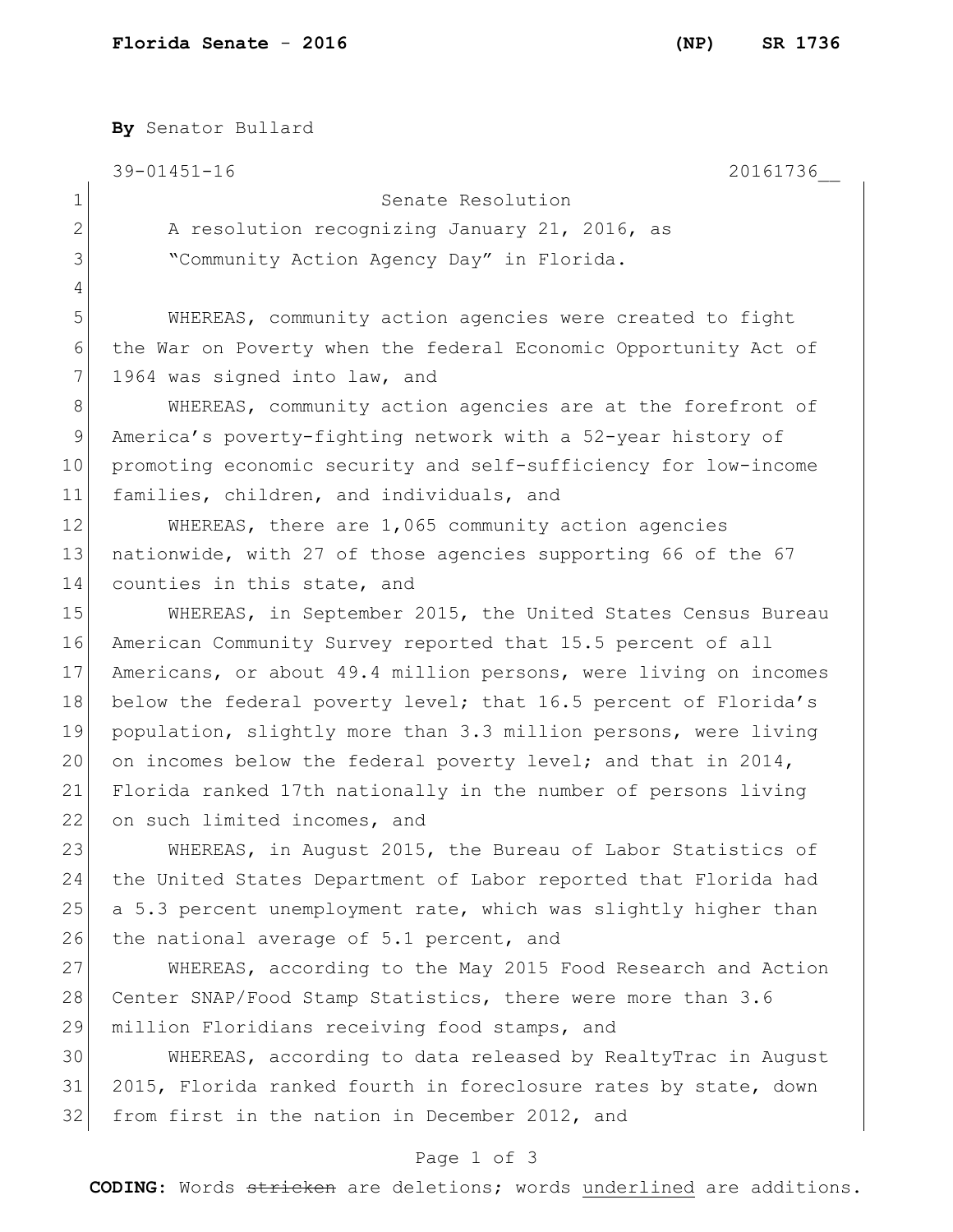39-01451-16 20161736\_\_ 33 WHEREAS, to combat these alarming statistics, Florida's 34 community action agencies provided services to 694,225 35 individuals and 271,894 families in 2014; assisted 881 low-36 income individuals in completing post-secondary education; 37 assisted 1,910 low-income individuals in obtaining preemployment 38 skills; assisted 2,702 unemployed individuals in obtaining 39 employment; assisted 405 employed individuals in increasing 40 their employment income or benefits, or both; and assisted 36 41 low-income persons in purchasing their own homes, and

42 WHEREAS, in 2014, through the initiatives of and with 43 assistance from Florida's community action agencies, 95,479 low-44 income residents in this state gained employment or obtained 45 assistance to reduce or eliminate barriers to employment; 9,823 46 low-income households achieved an increase in financial assets 47 or financial skills; child and family development was improved 48 for 109,233 infants, children, youth, parents, and other adults; 49 83,882 low-income vulnerable individuals were able to attain 50 secure independent living situations; 102,265 low-income 51 families obtained supports that reduced or eliminated barriers 52 to family stability; 262,624 low-income individuals and families 53 were provided emergency assistance; and with help from other 54 public and private agencies, 343,981 community opportunities or 55 resources were improved or increased for this state's low-income 56 residents, and

 WHEREAS, in 2014, Florida community action agencies empowered communities by mobilizing 67,508 community members and low-income residents to engage in activities that support and 60 promote their own well-being and that of their communities, and WHEREAS, poverty continues to be an ever more formidable

### Page 2 of 3

**CODING**: Words stricken are deletions; words underlined are additions.